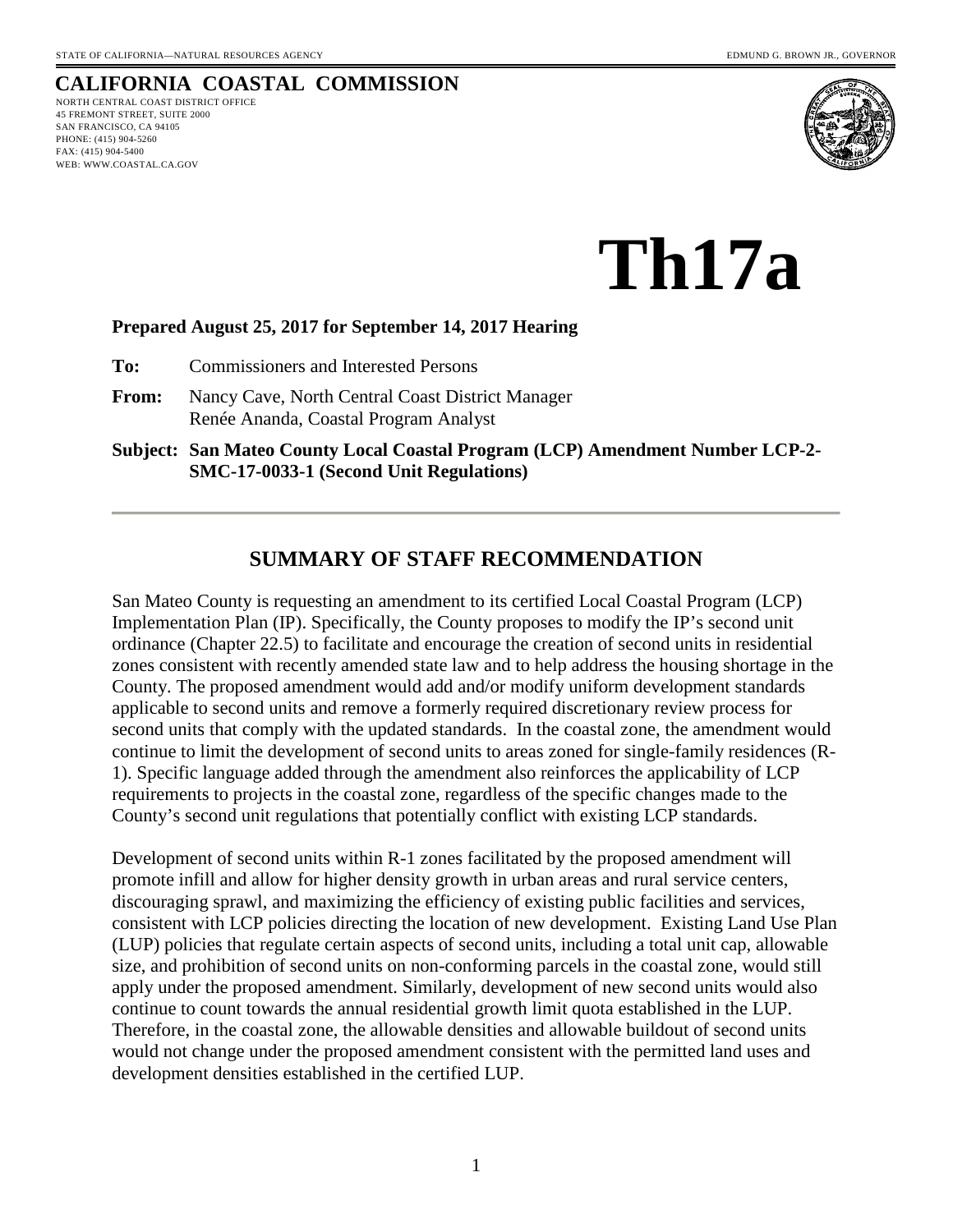The amendment does not propose any changes to coastal resource protection standards outside of LCP Chapter 22.5 and, as such, all second units must continue to be found consistent with all LCP policies related to the protection of sensitive habitat, agricultural land, visitor serving uses, public access and visual resources, and requirements for development in hazard areas. With regard to the approval process, second units found to comply with all relevant development standards, including LCP requirements, would not require a public hearing, and coastal development permits would be approved at the staff level. However, proposed second units that do not meet the relevant County development standards will require issuance of a conditional use permit, and a coastal development permit appealable to the Commission.

Therefore, the proposed amendment would allow for second units in residential areas to provide for additional housing in the County consistent with the LCP policies regulating location, size, density, and growth limits of new development, as well as all other LCP coastal resource protection policies. Staff recommends that the Commission approve this submittal. The motions necessary to effect this recommendation can be found on page 3 of this report.

#### **Staff Note: LCP Amendment Action Deadline**

This proposed LCP amendment was filed as complete on July 19, 2017. The proposed amendment includes IP changes only, and the original 60-day action deadline is September 18, 2017. Thus, unless the Commission extends the action deadline (it may extend the deadline by up to one year), the Commission has until September 18, 2017 to take a final action on this LCP amendment.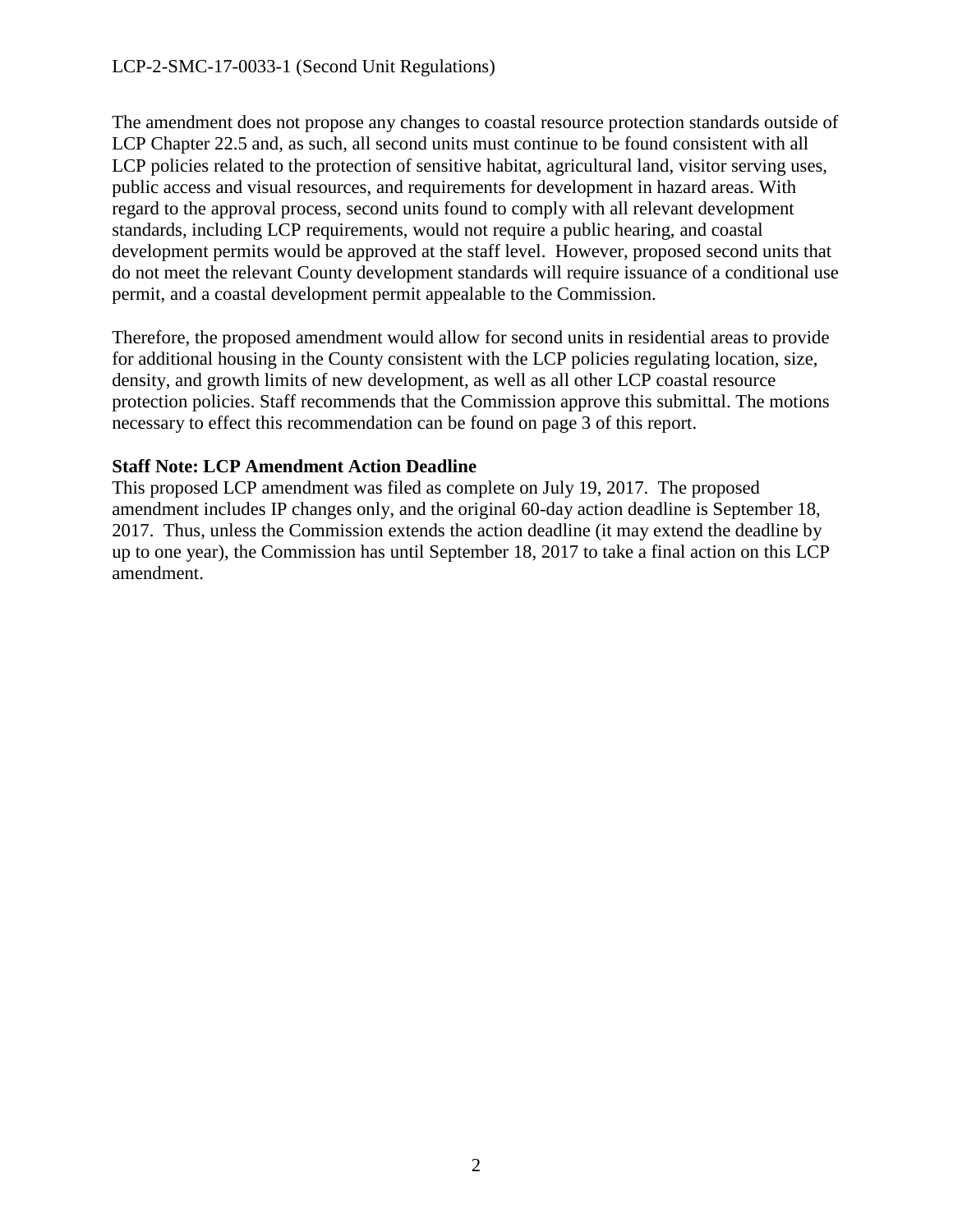# **TABLE OF CONTENTS**

## **APPENDICES**

Appendix A – Substantive File Documents

## **[EXHIBITS](https://documents.coastal.ca.gov/reports/2017/9/th17a/th17a-9-2017-report.pdf)**

[Exhibit 1: County Resolution 074972; Ordinance No. 04768 with Full Text of Amendment](https://documents.coastal.ca.gov/reports/2017/9/th17a/th17a-9-2017-report.pdf)  [Exhibit 2: Map of Coastal Zone R-1 Districts](https://documents.coastal.ca.gov/reports/2017/9/th17a/th17a-9-2017-report.pdf)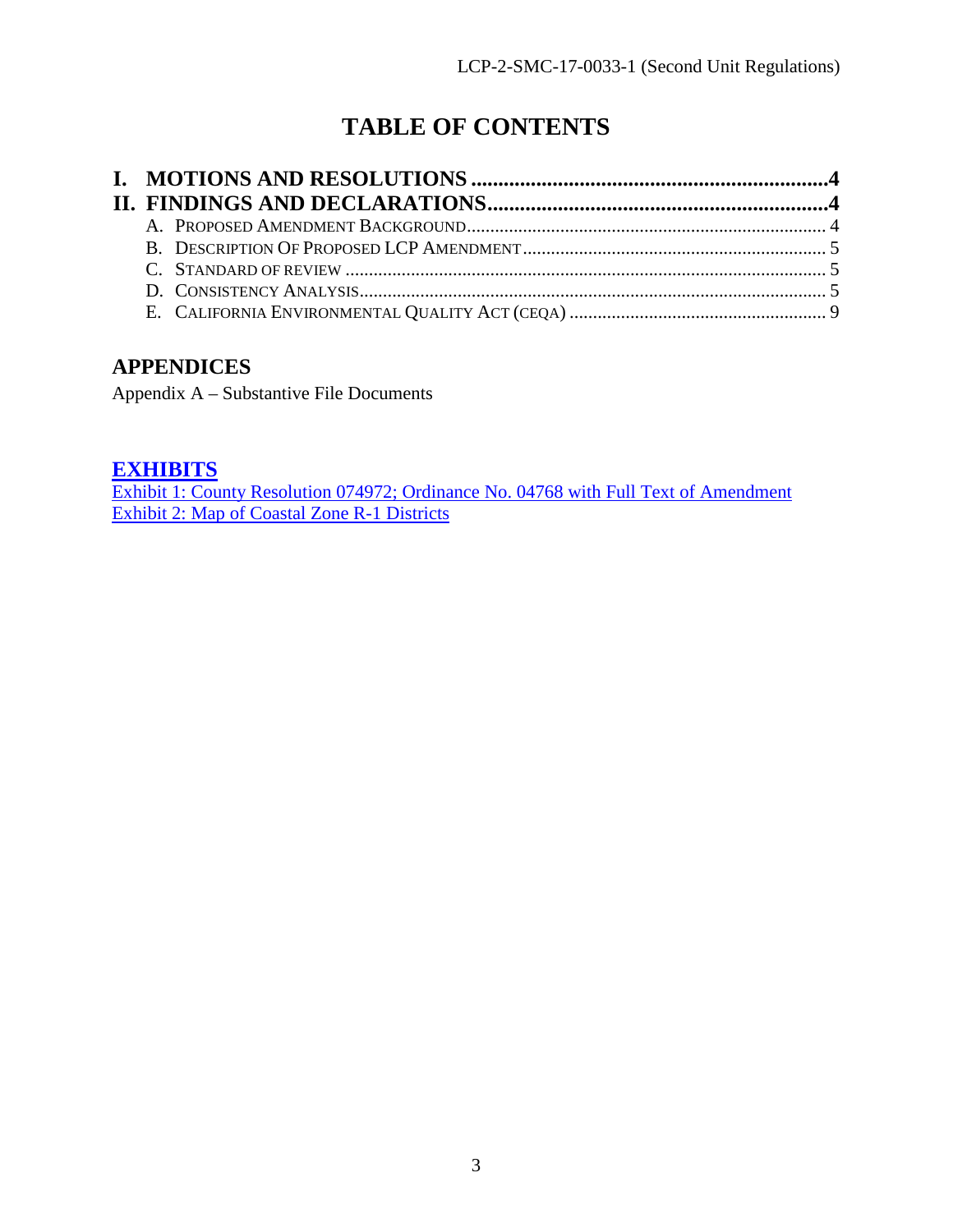## <span id="page-3-0"></span>**I. MOTIONS AND RESOLUTIONS**

Staff recommends a **NO** vote on the motion below. Failure of this motion will result in certification of the IP Amendment as submitted and adoption of the following resolution and findings. The motion passes only by an affirmative vote of a majority of the Commissioners present.

*Motion: I move that the Commission reject Implementation Plan Amendment Number LCP-2-SMC-17-0033-1 as submitted by San Mateo County, and I recommend a no vote.* 

*Resolution: The Commission hereby certifies Implementation Plan Amendment Number LCP-2-SMC-17-0033-1 as submitted by San Mateo County and adopts the findings set forth below on the grounds that the amendment conforms with, and is adequate to carry out, the provisions of the certified Land Use Plan, and certification of the Implementation Plan Amendment will meet the requirements of the California Environmental Quality Act because either 1) feasible mitigation measures and/or alternatives have been incorporated to substantially lessen any significant adverse effects of the Implementation Plan Amendment on the environment, or 2) there are no further feasible alternatives or mitigation measures that would substantially lessen any significant adverse impacts on the environment that will result from certification of the Implementation Plan amendment.* 

### <span id="page-3-1"></span>**II. FINDINGS AND DECLARATIONS**

#### <span id="page-3-2"></span>**A. PROPOSED AMENDMENT BACKGROUND**

The County has had an ordinance regulating second units in the coastal zone that was effectively certified by the Commission in January 1986 (Major Amendment No. 3-85). The existing ordinance (contained in Chapter 22.5 of the LCP IP) establishes development standards regulating the placement, location, design, and construction of second units, as well as their review and approval process. Since the LCP second unit ordinance was certified, Section 65852.2 of the California Government Code, related to land use and second units, has been amended a number of times, including most recently by AB 2299 (Bloom, 2016). AB 2299 authorizes local governments/agencies to provide for the creation of second units, termed accessory dwelling units (ADUs), in single-family and multi-family residential zones by ordinance. The law, approved by the Governor and effective on January 1, 2017, specifically requires that ADUs that comply with local regulations be approved ministerially and not to be subject to public hearings. AB 2299 also adds a number of criteria to be included in a local ordinance for ADUs, including those related to maximum size and exceptions to parking, growth limits, and density requirements. For example, Section 65852.2(a)(2) states that second dwelling units "shall not be considered in the application of any local ordinance, policy or program to limit residential growth." However, except for lifting the requirement to hold a public hearing on CDPs for ADUs, AB 2299 did not change the effect or application of the Coastal Act. (Gov. Code,  $§$  6582.2(j).)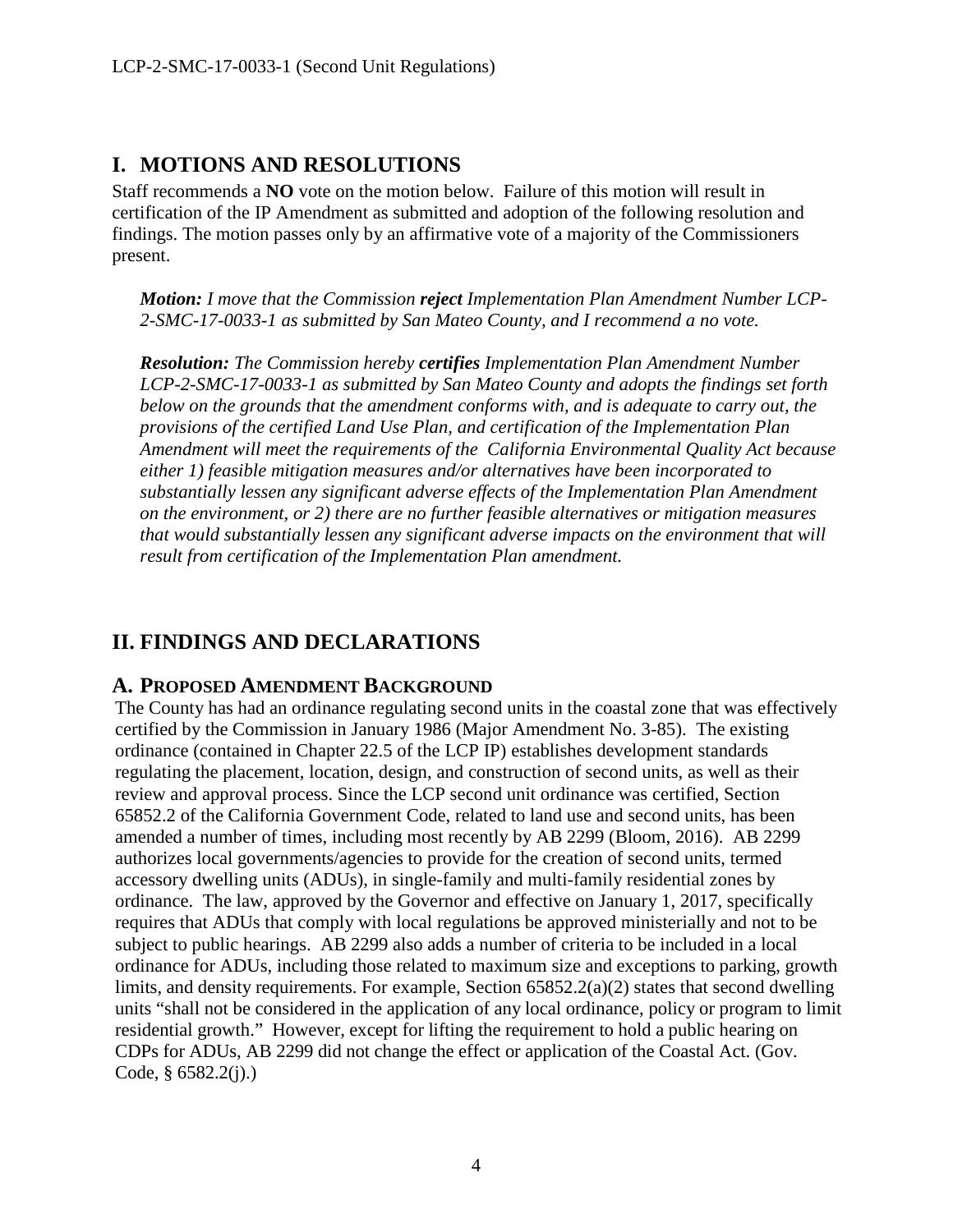There is an existing, documented housing crisis (i.e., shortage) in San Mateo County, particularly as the demand for affordable housing exceeds the available supply. Rent for a two bedroom apartment in San Mateo County, for example, has increased 51% since 2011. The American Community Survey found that, over 35,000 renter families, almost 35% of all the renter families in San Mateo County were paying more than 30% of their income for housing in 20[1](#page-4-3)3.<sup>1</sup> Therefore, the County is undertaking efforts to address the housing shortage for all income levels, including by facilitating the creation of second units. The County is updating its existing second unit ordinance in order to: 1) comply with changes directly mandated by state law; 2) advance the County's goal of facilitating the production of second units as a valuable source of affordable housing in San Mateo County; and 3) make the regulations more consistent, and easier to understand and apply.

### <span id="page-4-0"></span>**B. DESCRIPTION OF PROPOSED LCP AMENDMENT**

The proposed amendment would modify only the LCP IP's existing second unit ordinance (Chapter 22.5). The proposed changes to the County's ordinance modify and/or add development standards related to maximum floor area, setbacks, maximum height, parking requirements and exceptions, and placement of windows, balconies, and decks; include different, more permissive standards for units built within or above an existing garage; and remove a formerly required discretionary review process for second units that comply with the updated development standards. Under the proposed amendment, second units that do not meet the applicable standards would require issuance of a conditional use permit and an appealable coastal development permit if located in the coastal zone.

In response to public comments received on the amendment, the County Planning Commission incorporated additional changes into the second unit ordinance to ensure that second units in the coastal zone continue to be allowed only in the R-1 zoning district, and that nothing in the revised regulations would be construed to supersede existing LCP coastal zone protections, including and especially those related to sensitive habitats, visual resources, hazards and residential development quotas.

See **[Exhibit 1](https://documents.coastal.ca.gov/reports/2017/9/th17a/th17a-9-2017-report.pdf)** for the County ordinance and resolution approving the amendment along with the full text of the proposed regulations.

#### <span id="page-4-1"></span>**C. STANDARD OF REVIEW**

The standard of review for the proposed amendment to the certified LCP's IP, pursuant to Coastal Act Section 30513, is whether or not the IP as proposed for amendment would conform with, and be adequate to carry out, the provisions of the certified LUP.

# <span id="page-4-2"></span>**D. CONSISTENCY ANALYSIS**

#### **Applicable Land Use Plan Policies**

The Land Use Plan (LUP) policies designate urban and rural areas in the coastal zone and define the type, amount, and density of development that can occur within such areas. Specifically, LCP Policy 1.5 allows for land uses and development densities consistent with those designated on

<span id="page-4-3"></span> <sup>1</sup> San Mateo County Board of Supervisors, *Affordable Housing White Paper Preventing Displacement and Promoting Affordable Housing Development in San Mateo County.* January 22, 2015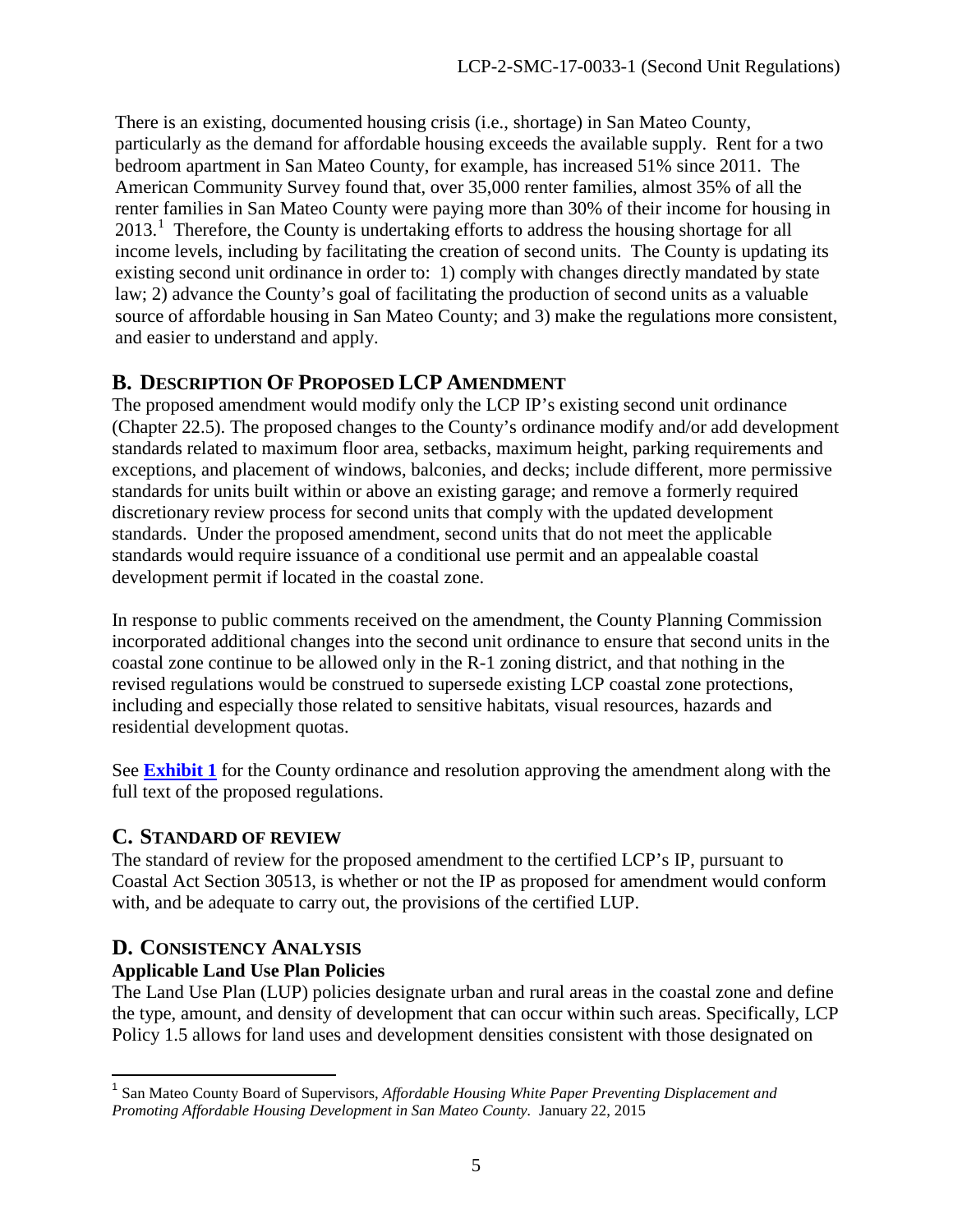the LCP LUP Map and provided for in LCP Tables 1.2 and 1.3, including R-1 designations (**[Exhibit 2](https://documents.coastal.ca.gov/reports/2017/9/th17a/th17a-9-2017-report.pdf)**). With respect to second units, the LUP policies: include development of second units within the established annual residential growth limit, provide a cap on the total number of units allowed within the coastal zone, limit the size of second units, and prohibit allowance of second units on non-conforming parcels below minimum parcel size. The total number of second units allowed in the coastal zone per LCP Policy 3.22 is also accounted for in the estimate of residential buildout included in the Midcoast LCP Update. LCP Policy 1.18 directs new development to urban areas and rural service centers to discourage sprawl, maximize efficiency of public facilities, services, and utilities, protect and enhance the natural environment, and revitalize existing developed areas. LCP Policy 1.18 also allows for higher density growth in areas where services are available and resources would not be endangered, and promotes the infill of urban areas and rural service centers*.* The LUP also provides for the protection of coastal resources including sensitive habitats, agricultural land, visitor serving uses, public access and visual resources; and provides specific restrictions on development located in hazard areas.

*LUP Policy 1.1 - Coastal Development Permits. After certification of the Local Coastal Program (LCP), require a Coastal Development Permit for all development in the Coastal Zone subject to certain exemptions.* 

*LUP Policy 1.4 - Designation of Urban Areas. Designate as urban those lands shown inside the urban/rural boundary on the Land Use Plan Maps. Such areas include Montara, Moss Beach, El Granada, Princeton and Miramar.* 

*LUP Policy 1.5 - Land Uses and Development Densities in Urban Areas. a) Incorporate the adopted Montara-Moss Beach-El Granada Community Plan into the land use plan for the Midcoast, but amend it where necessary to meet Local Coastal Program objectives; b) Permit in urban areas land uses designated on the LCP Land Use Plan Map and conditional uses up to the densities specified in Tables 1.2 and 1.3. The use and amount of development allowed on a parcel, including parcels in areas designated "General Open Space," "Agriculture," or "Public Recreation-Community Park" on the General Plan Land Use Map within the urban boundary in the Coastal Zone, shall be limited to the uses and to the amount, density and size of development permitted by the Local Coastal Program, including the density credit requirements of Policy 1.8c and Table 1.3.* 

*LUP Policy 1.18 - Location of New Development. a) Direct new development to existing urban areas and rural service centers in order to: (1) discourage urban sprawl, (2) maximize the efficiency of public facilities, services, and utilities, (3) minimize energy consumption, (4) encourage the orderly formation and development of local governmental agencies, (5) protect and enhance the natural environment, and (6) revitalize existing developed areas; b) Concentrate new development in urban areas and rural service centers by requiring the "infilling" of existing residential subdivisions and commercial areas; c) Allow some future growth to develop at relatively high densities for affordable housing in areas where public facilities and services are or will be adequate and where coastal resources will not be endangered; d) Require the development of urban areas on lands designated as agriculture and sensitive habitats in conformance with Agriculture and Sensitive Habitats Component policies.*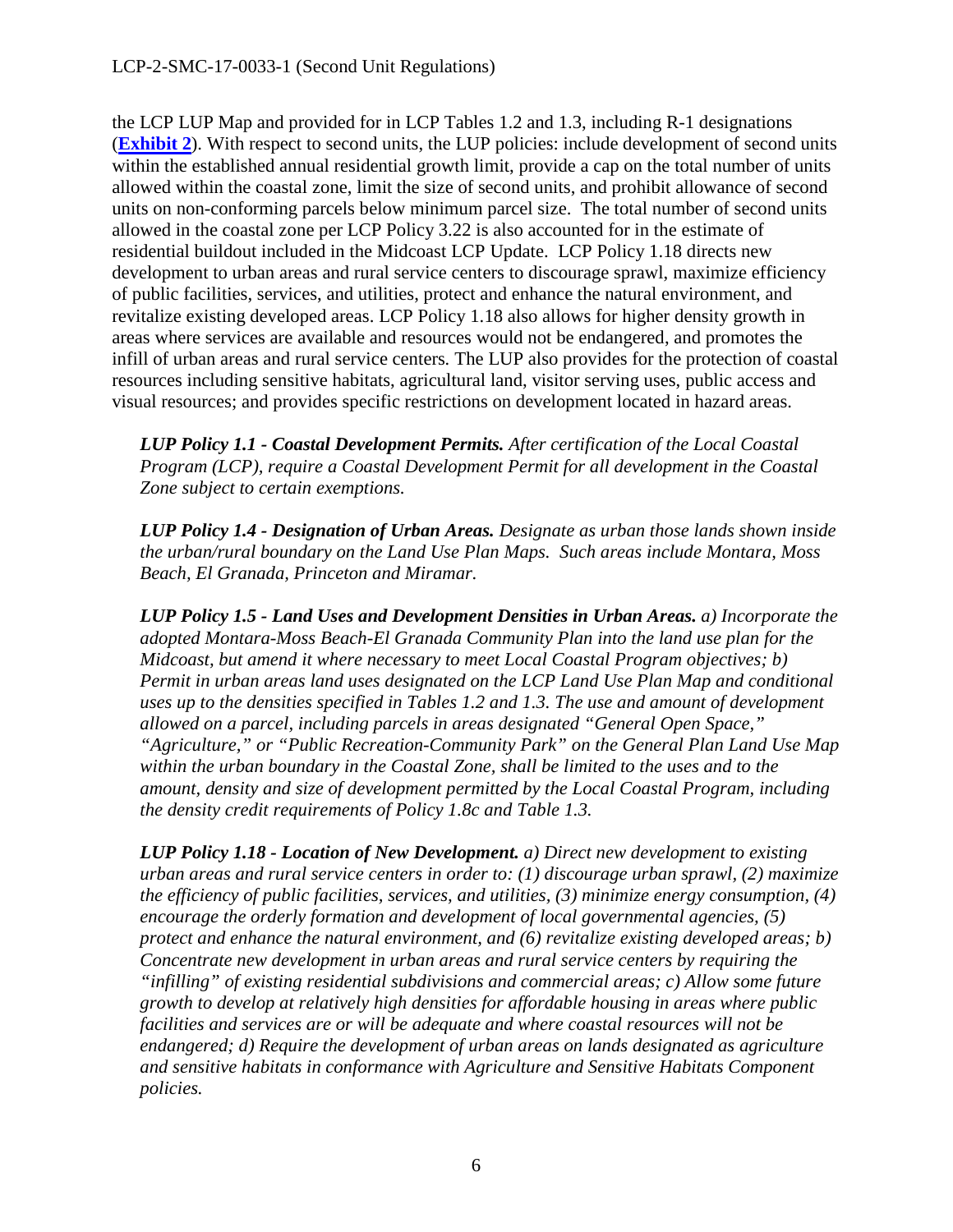*LUP Policy 1.23 - Timing of New Housing Development in the Midcoast. a) In order to ensure that roads, utilities, schools and other public works facilities and community infrastructure are not overburdened by rapid residential growth, limit the maximum number of new dwelling units built in the urban Midcoast to 40 units each calendar year until: i) A comprehensive transportation management plan, as described in Policy 2.53, is incorporated into the LCP; ii) Facilities to adequately contain stormwater infiltration and inflow that exceed the existing Intertie Pipeline System (IPS) capacity during storm events and peak flows have been constructed and sufficient evidence has been presented that IPS capacity is adequate to avoid sewage overflows and water quality violations; and iii) The growth rate is changed by an LCP amendment. b) New dwelling units include each new single-family residential unit, each new unit in a two-family dwelling, each new unit in a multiple-family residential development, each new unit in mixed-use development, each new caretaker quarter, each new affordable housing unit, and each new second dwelling unit as further defined in 'd'; c) The number of each dwelling units built each year means that the number of units for which building permits have been issued authorizing construction to commence. The date of building permit issuance does not relate to the date of building permit application; d) If the number of issued building permits for any given year has reached the 40-unit maximum, building permits for affordable housing, including second dwelling units, may still be issued under the following circumstances:(1) the units are "affordable" as defined by Section 6102.48.6 of the certified zoning regulations and subject to income and cost/rent restrictions for the life of the development; and (2) the growth rate average over the three-year period, that includes the year of building permit issuance and the following two years, does not exceed 40 units/year; e) This annual limit on residential units is not an entitlement, i.e., it does not guarantee that any proposed development will be approved. A coastal development permit for residential units may only be approved if the proposed development can be found consistent with all applicable policies of the certified LCP.*

*LUP Policy 3.22 - Second Dwelling Units in R-1 Zoning Districts. Permit second dwelling units on building sites containing a one-family residence in R-1 Zoning Districts subject to the following restrictions: a. Limit the total number of approved second units to 466 in the Coastal Zone. b. Limit the size of the units to 700 sq. ft. or 35% of the floor area of the existing principal residence, whichever is greater. c. Comply with all applicable policies and procedures as required by the LCP. d. Second dwelling units shall not be permitted on nonconforming parcels less than 5,000 sq. ft.*

#### **Analysis of Proposed IP Changes**

The proposed LCP amendment would continue to limit the development of second units in the coastal zone to single-family residential (R-1) zones, as shown in **[Exhibit 2](https://documents.coastal.ca.gov/reports/2017/9/th17a/th17a-9-2017-report.pdf)**. LCP Policy 1.4 designates certain areas within the coastal zone as urban, which are shown to be located inside the urban/rural boundary on the LUP Maps. These areas include Montara, Moss Beach, El Granada, Miramar, Pescadero, and Princeton. The majority of R-1 zoned areas can be found within these LCP-designated urban areas or in close proximity to rural service centers along Highway 84 in San Gregorio, all of which are also within the CD (Coastal Development) and DR (Design Review) zoning districts. As such, additional development of second units within these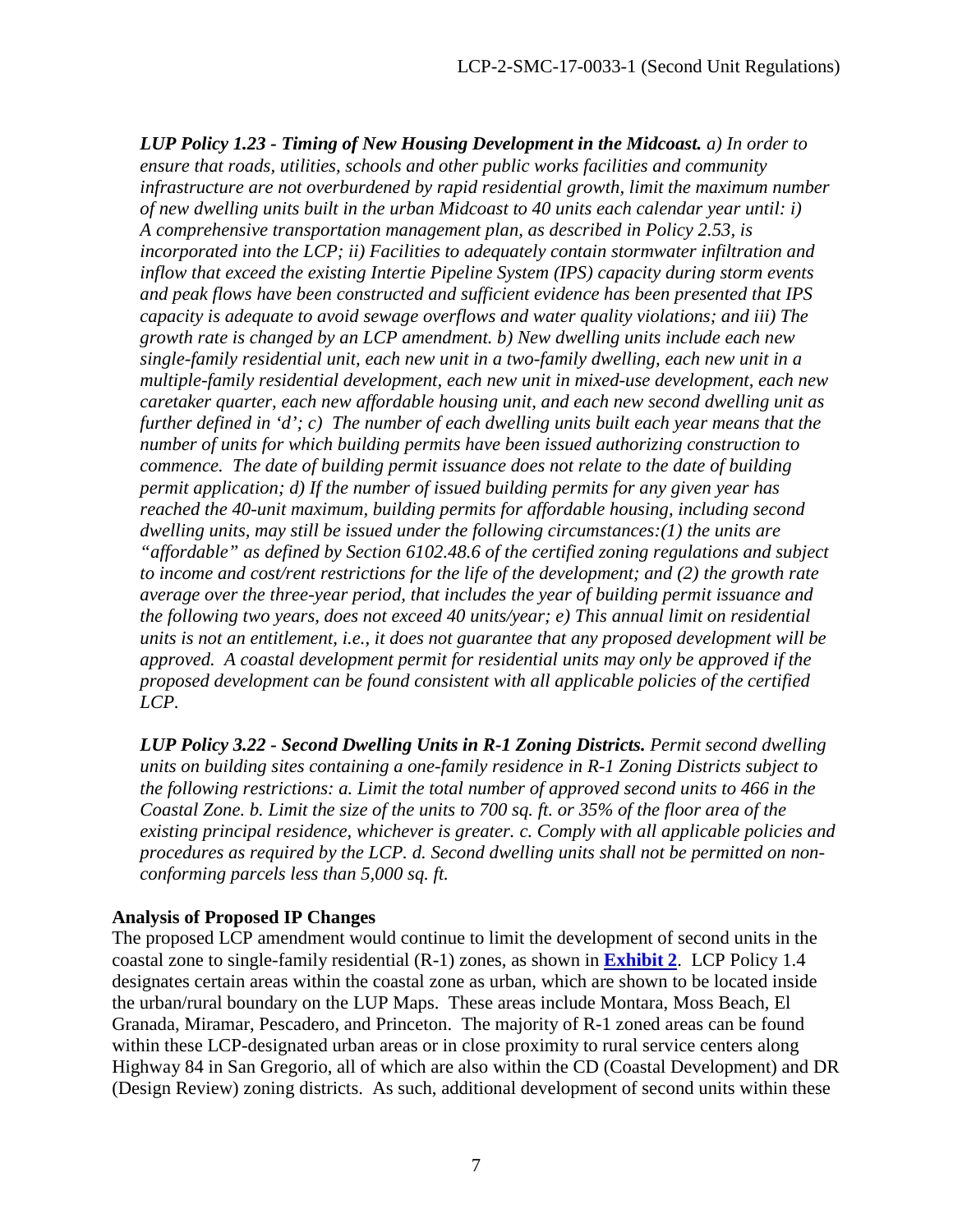R-1 zones will promote infill and allow for higher density growth in urban areas and rural service centers, consistent with the requirements of LCP Policy 1.18*.* 

Consistent with the Government Code, the proposed amendment would modify and/or provide exceptions for a number of development standards for second units as compared to the development standards provided in the underlying zoning district, including minimum lot area, maximum density, floor area, height, and setbacks. Proposed LCP Section 6432 (Coastal Development District) requires all second units in the CD District to comply with the applicable CD regulations and specifically states that nothing in Chapter 22.5 shall "be construed to supersede or in any way alter or lessen the effect or application of the California Coastal Act, the San Mateo County LCP, or the CD District regulations." Therefore, in the event that the regulations found in Chapter 22.5 conflict with LCP standards, the LCP standards will apply. Proposed LCP Section 6432 (Coastal Development) provides that second units in the coastal zone are required to count toward the total residential development quotas established within LCP Policy 1.23, which limits the maximum number of new dwelling units built in the urban Midcoast to a maximum of 40 units each calendar year. Further, LCP Policy 3.22 limits the total number of second dwelling units in the Coastal Zone to 466.

Therefore, as directed by LCP Section 6432, LUP standards for second units provided in LCP Policy 3.22 would still apply and therefore, the total cap, allowable size, and prohibition of second units on non-conforming parcels in the coastal zone would not change under the proposed amendment. Similarly, development of new second units would continue to count towards the annual residential growth limit quota consistent with LUP Policy 1.23. Therefore, in the coastal zone, the allowable densities and allowable buildout of second units would not change under the proposed LCP amendment consistent with the permitted land uses and development densities already established in LCP Policy 1.5. Since the amendment does not propose any changes to coastal resource protection standards outside of Chapter 22.5 and all R-1 zones are within the CD District, all second units must still be found consistent with all LCP policies including those related to the protection of sensitive habitat, agricultural land, visitor serving uses, public access and visual resources; and specific restrictions on development located in hazard areas.

LCP Policy 1.1 requires a CDP for all development within the Coastal Zone. The County will continue to treat second units within the Coastal Zone as development requiring a CDP consistent with LCP Policy 1.1 except that no public hearing shall be required for second units that meet all relevant development standards, and approval of such second unit applications shall be made at the staff level. Even though proposed LCP Section 6433 (Decisions) of the proposed amendment, pursuant to Government Code, Section 65852.2, states that no public notice or public hearing shall be required for review and approval or denial of a second unit, it also specifies that second units that do not meet the relevant standards would require a conditional use permit, and a CDP appealable to the Commission. Further, as previously discussed, the proposed amendment requires that second units comply with regulations of the CD District including LCP Sections 6328.11.1 (Notice of Development Appealable to the Commission) and 6328.11.2 (Notice of Development Not Appealable to the Commission), which provide for noticing of development projects as defined by LCP Section 6328.3 (Definitions). As such, development proposed in appealable areas of the County's coastal zone will still be noticed consistent with the existing noticing requirements outlined in the LCP. Second units located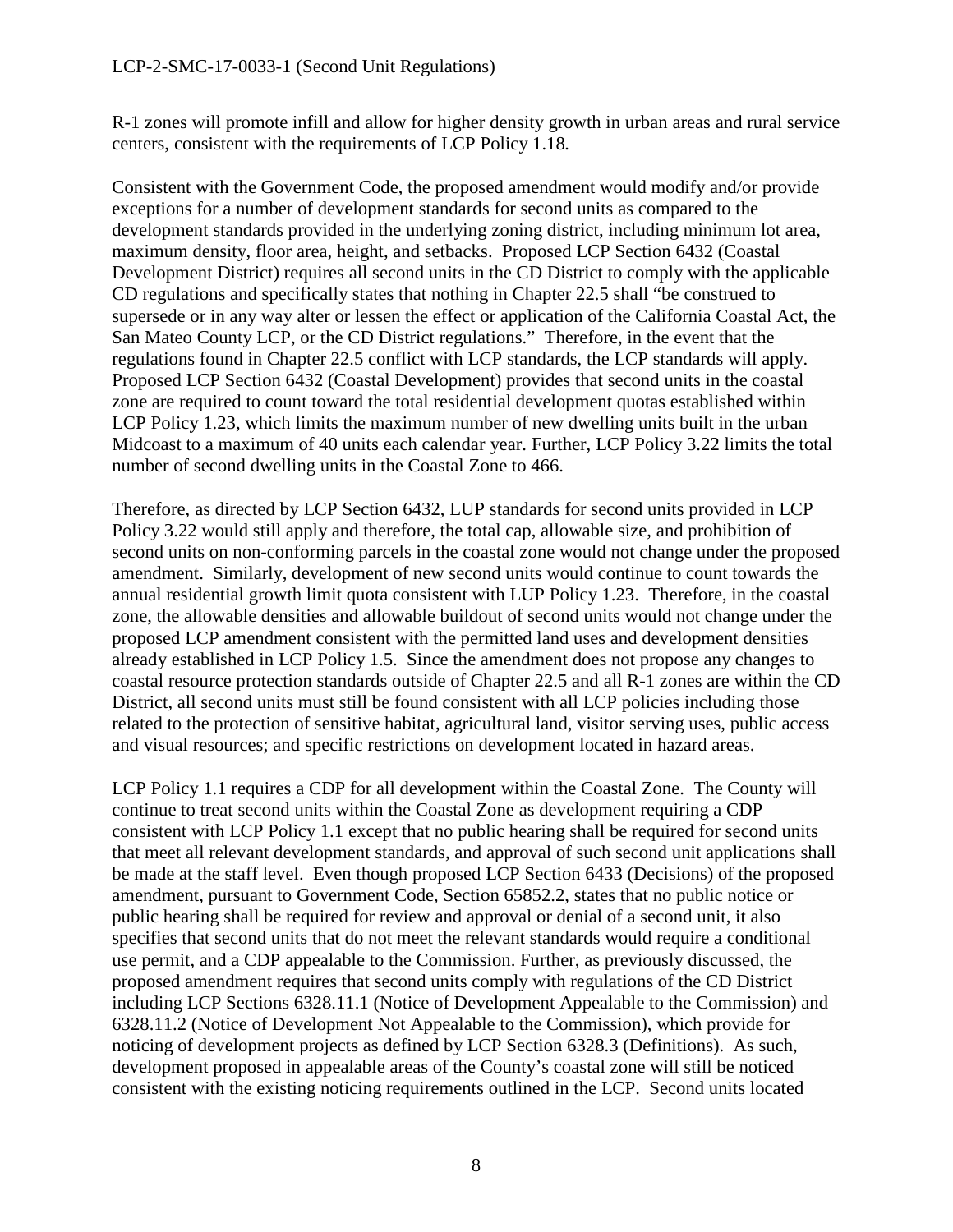outside of appealable jurisdiction areas, while not appealable to the Commission, may still be subject to other county review and permitting processes, such as Design Review (DR), which requires a public hearing and noticing. Since all R-1 zones fall within the DR district, all second units in the coastal zone, whether appealable or not, will have some level of noticing.

Therefore, the proposed amendment is consistent with the general LCP

policies related to planning and locating new development, and the more specific policies regulating second units in the coastal zone. Development of second units will also continue to be developed consistent with the resource protection policies of the LCP and will be noticed consistent with existing LCP requirements. Thus, the amendment conforms with and is adequate to carry out the policies contained in the County's certified LUP.

### <span id="page-8-0"></span>**E. CALIFORNIA ENVIRONMENTAL QUALITY ACT (CEQA)**

Section 21080.9 of the California Public Resources Code, within the California Environmental Quality Act (CEQA), exempts a local government from the requirement of preparing an environmental impact report (EIR) in connection with its activities and approvals necessary for the preparation and adoption of a LCP. Thus, local governments are not required to prepare an EIR in support of their proposed LCP amendments, although the Commission can and does use any environmental information that the local government submits in support of its proposed LCP amendments. The Commission's LCP review and approval program has been found by the Resources Agency to be the functional equivalent of the environmental review required by CEQA, pursuant to CEQA Section 21080.5. Therefore, Commission documents prepared during its review of an LCP submission, including this staff report, act in lieu of traditional CEQA documents such as an EIR.

Nevertheless, the Commission is required, in approving an LCP amendment submittal, to find that the approval of the proposed LCP, as amended, conforms with CEQA provisions, including the requirement in CEQA section 21080.5(d)(2)(A) that the amended LCP will not be approved or adopted as proposed if there are feasible alternatives or feasible mitigation measures available which would substantially lessen any significant adverse impact which the activity may have on the environment. As part of the local action on the subject LCP amendment, the County found that pursuant to CEQA Section 21080.17 and CEQA Guidelines Section 15282(h), adoption of an ordinance relating to second units (accessory dwelling units) to implement specific Government Code sections (Sections 65852.1 and 65852.2) is exempt from CEQA. Regardless, the County addressed all public comments received to date and this report discusses the relevant coastal resource issues. As such, there are no additional feasible alternatives or feasible mitigation measures available which would substantially lessen any significant adverse environmental effects which approval of the amendment would have on the environment within the meaning of CEQA. Thus, the proposed amendment will not result in any significant environmental effects for which feasible mitigation measures have not been employed consistent with CEQA Section 21080.5(d)(2)(A).